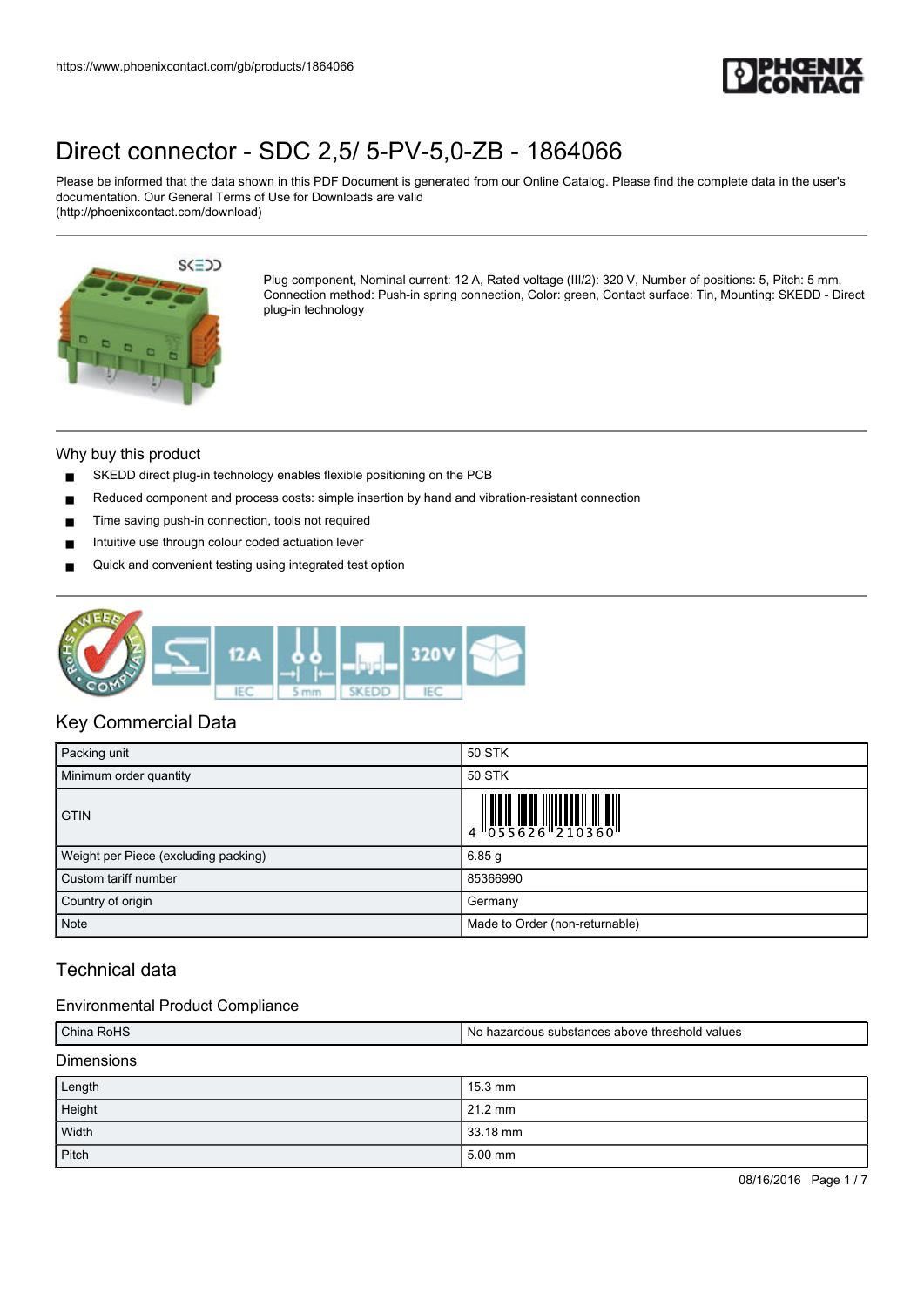

## Technical data

#### Dimensions

| )ır<br>.sio | n٢<br>mm. |
|-------------|-----------|
|             |           |

### General

| Range of articles                      | SDC 2,5/-PV               |  |
|----------------------------------------|---------------------------|--|
| Number of positions                    | 5                         |  |
| Connection method                      | Push-in spring connection |  |
| Insulating material group              | Illa                      |  |
| Rated surge voltage (III/3)            | 4 kV                      |  |
| Rated surge voltage (III/2)            | 4 kV                      |  |
| Rated surge voltage (II/2)             | 4 kV                      |  |
| Rated voltage (III/3)                  | 200 V                     |  |
| Rated voltage (III/2)                  | 320 V                     |  |
| Rated voltage (II/2)                   | 320 V                     |  |
| Connection in acc. with standard       | EN-VDE                    |  |
| Nominal current $I_N$                  | 12 A                      |  |
| Nominal cross section                  | $2.5$ mm <sup>2</sup>     |  |
| Maximum load current                   | 12 A                      |  |
| Insulating material                    | PA                        |  |
| Flammability rating according to UL 94 | V <sub>0</sub>            |  |
| Stripping length                       | 10 mm                     |  |

#### Connection data

| Conductor cross section solid min.                                         | $0.2$ mm <sup>2</sup>  |
|----------------------------------------------------------------------------|------------------------|
| Conductor cross section solid max.                                         | $2.5$ mm <sup>2</sup>  |
| Conductor cross section flexible min.                                      | $0.2$ mm <sup>2</sup>  |
| Conductor cross section flexible max.                                      | $2.5$ mm <sup>2</sup>  |
| Conductor cross section flexible, with ferrule without plastic sleeve min. | $0.25$ mm <sup>2</sup> |
| Conductor cross section flexible, with ferrule without plastic sleeve max. | $2.5$ mm <sup>2</sup>  |
| Conductor cross section flexible, with ferrule with plastic sleeve min.    | $0.25$ mm <sup>2</sup> |
| Conductor cross section flexible, with ferrule with plastic sleeve max.    | $2.5$ mm <sup>2</sup>  |
| Conductor cross section AWG min.                                           | 24                     |
| Conductor cross section AWG max.                                           | 12                     |

## Standards and Regulations

| Connection in acc. with standard              | EN-VDE |
|-----------------------------------------------|--------|
| <b>Flammability rating according to UL 94</b> | V0     |

# Drawings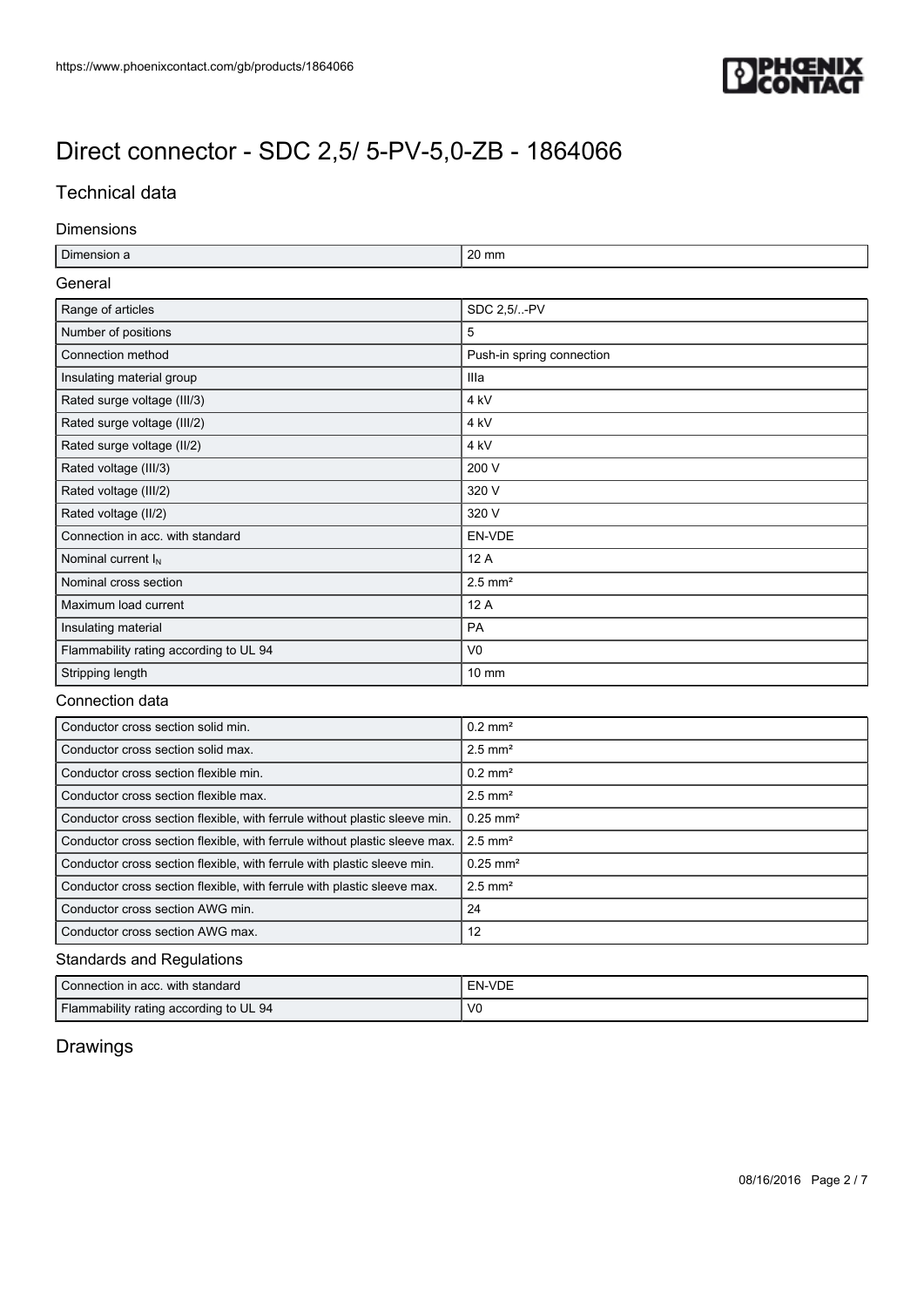

# **6,6 a**  $2,8$   $5$ **612,810 1,5 7,5 5,5 4,2 4,2 Ø3,3 Ø2 Ø2,4 Ø1,5**

Drilling diagram

Dimensional drawing



Size of the PCB: 1.6 mm

## **Classifications**

#### eCl@ss

| eCl@ss 5.1 | 27261101 |
|------------|----------|
| eCl@ss 8.0 | 27440401 |
| eCl@ss 9.0 | 27440401 |

### ETIM

| $T$ TIM 5. | ״<br>ш.<br>.∪204.י<br>. |
|------------|-------------------------|
|            |                         |

# Approvals

Approvals

#### Approvals

VDE approval of drawings / cULus Recognized / IECEE CB Scheme

### Ex Approvals

#### Approvals submitted

### Approval details

| VDE approval of drawings    |             |
|-----------------------------|-------------|
|                             |             |
| $\mathsf{Imm}^2$ /AWG/kcmil | $0.2 - 2.5$ |
| Nominal current IN          | 12A         |
| Nominal voltage UN          | 320 V       |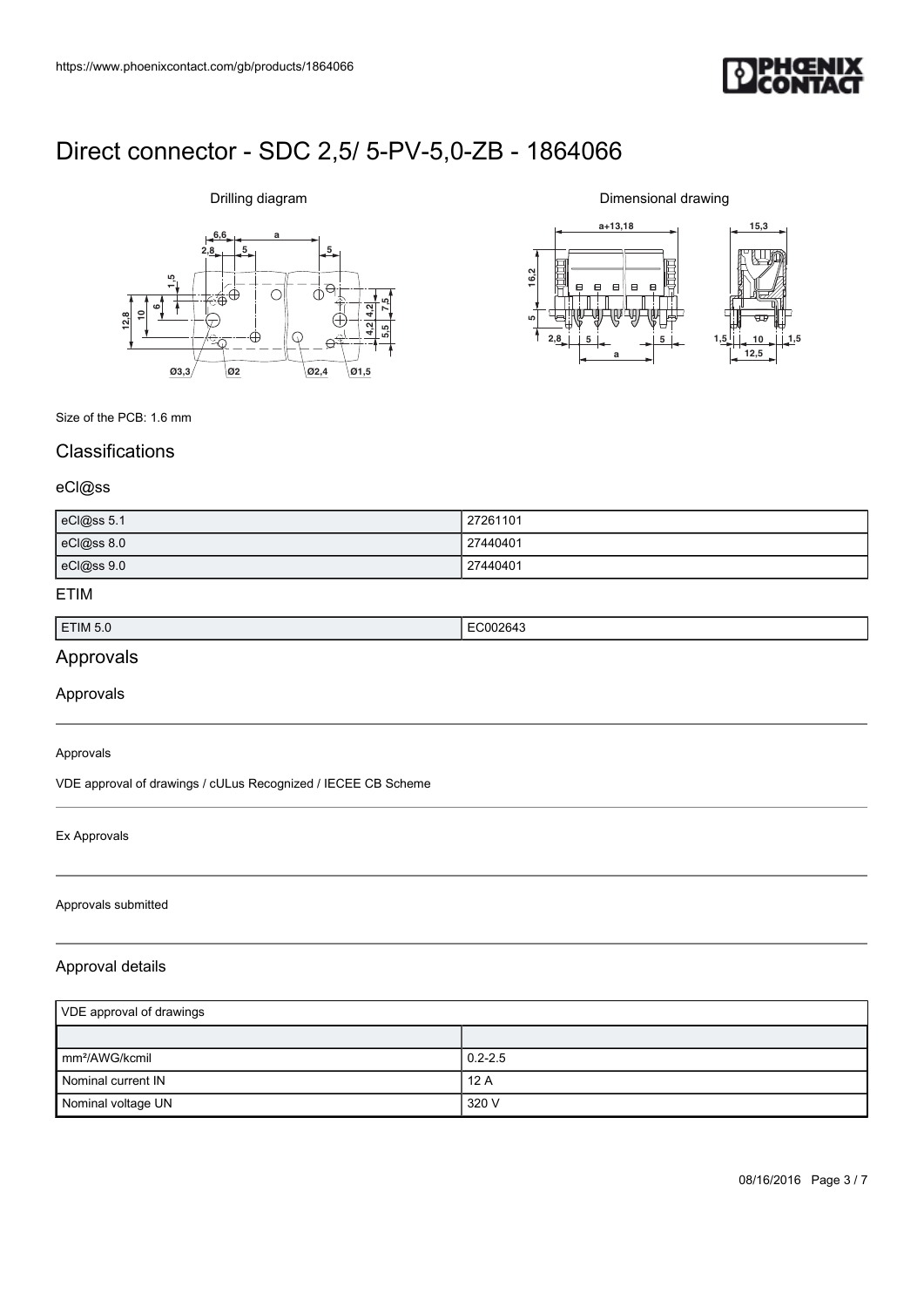

# Approvals

| cULus Recognized           |           |       |
|----------------------------|-----------|-------|
|                            | в         | P     |
| mm <sup>2</sup> /AWG/kcmil | $24 - 12$ | 24-12 |
| Nominal current IN         | 12A       | 12A   |
| Nominal voltage UN         | 300 V     | 300 V |

#### IECEE CB Scheme

### Accessories

#### Accessories

Coding element

[Accessories - CP-PT 1,5 - 1985564](https://www.phoenixcontact.com/gb/products/1985564)

Coding profile, is inserted into the hole in the plug, red insulating material



**Connector** 

[Ferrule - AI 0,5 -10 WH - 3201275](https://www.phoenixcontact.com/gb/products/3201275)



Ferrule, Sleeve length: 10 mm, Length: 16 mm, Color: white

[Ferrule - AI 0,75-10 GY - 3201288](https://www.phoenixcontact.com/gb/products/3201288)



Ferrule, Sleeve length: 10 mm, Length: 16 mm, Color: gray

[Ferrule - AI 1 -10 RD - 3200182](https://www.phoenixcontact.com/gb/products/3200182)



Ferrule, Sleeve length: 10 mm, Length: 16 mm, Color: red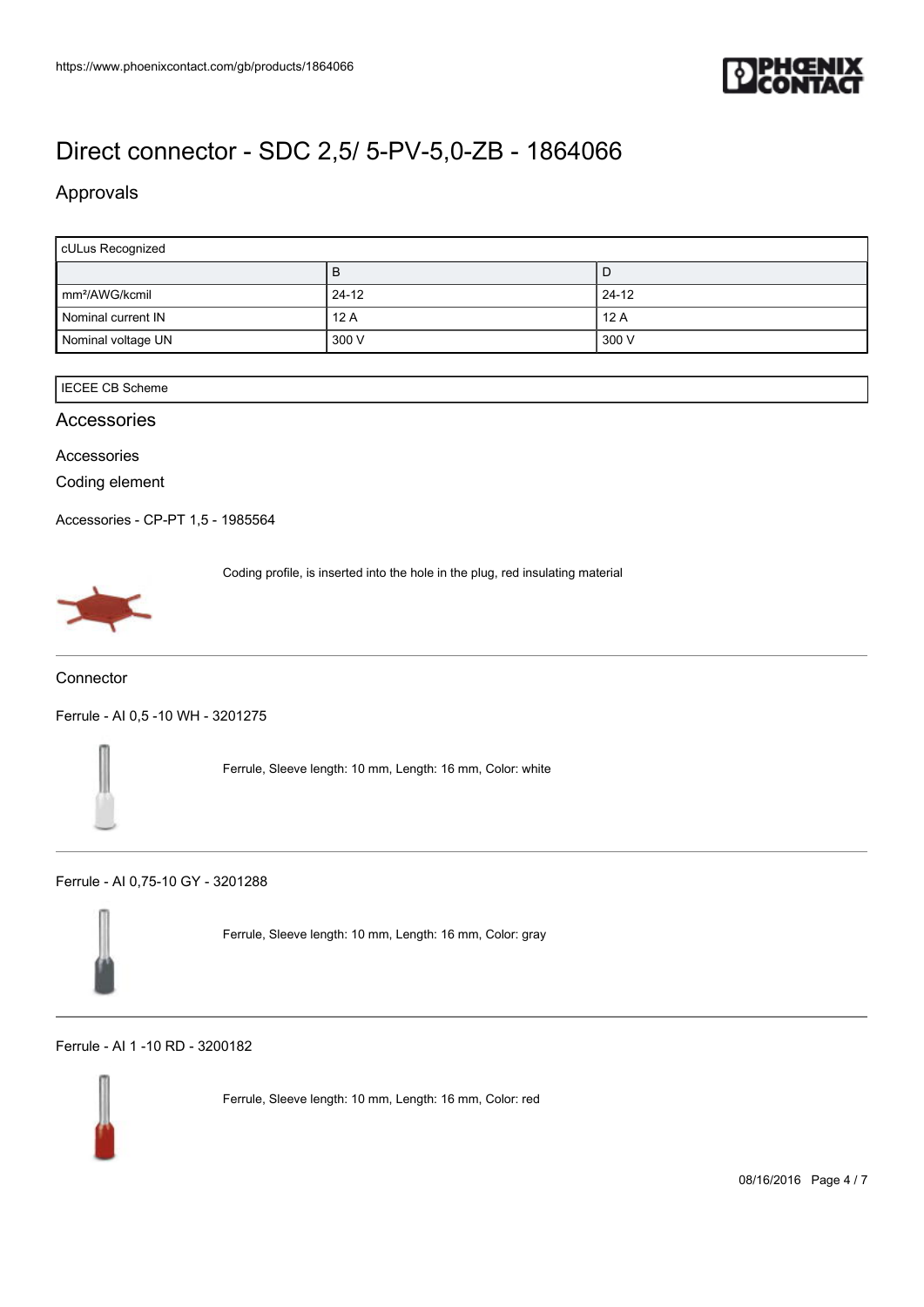

## Accessories

[Ferrule - AI 1,5 -10 BK - 3200195](https://www.phoenixcontact.com/gb/products/3200195)



Ferrule, Sleeve length: 10 mm, Length: 16 mm, Color: black

#### [Ferrule - AI 2,5 -10 BU - 3202533](https://www.phoenixcontact.com/gb/products/3202533)



Ferrule, Sleeve length: 10 mm, Length: 17 mm, Color: blue

#### [Ferrule - A 0,5 -10 - 3202494](https://www.phoenixcontact.com/gb/products/3202494)



Ferrule, Length: 10 mm, Color: silver

[Ferrule - A 0,75-10 - 3200234](https://www.phoenixcontact.com/gb/products/3200234)



Ferrule, Length: 10 mm, Color: silver

#### [Ferrule - A 1 -10 - 3200250](https://www.phoenixcontact.com/gb/products/3200250)

Ferrule, Length: 10 mm, Color: silver

08/16/2016 Page 5 / 7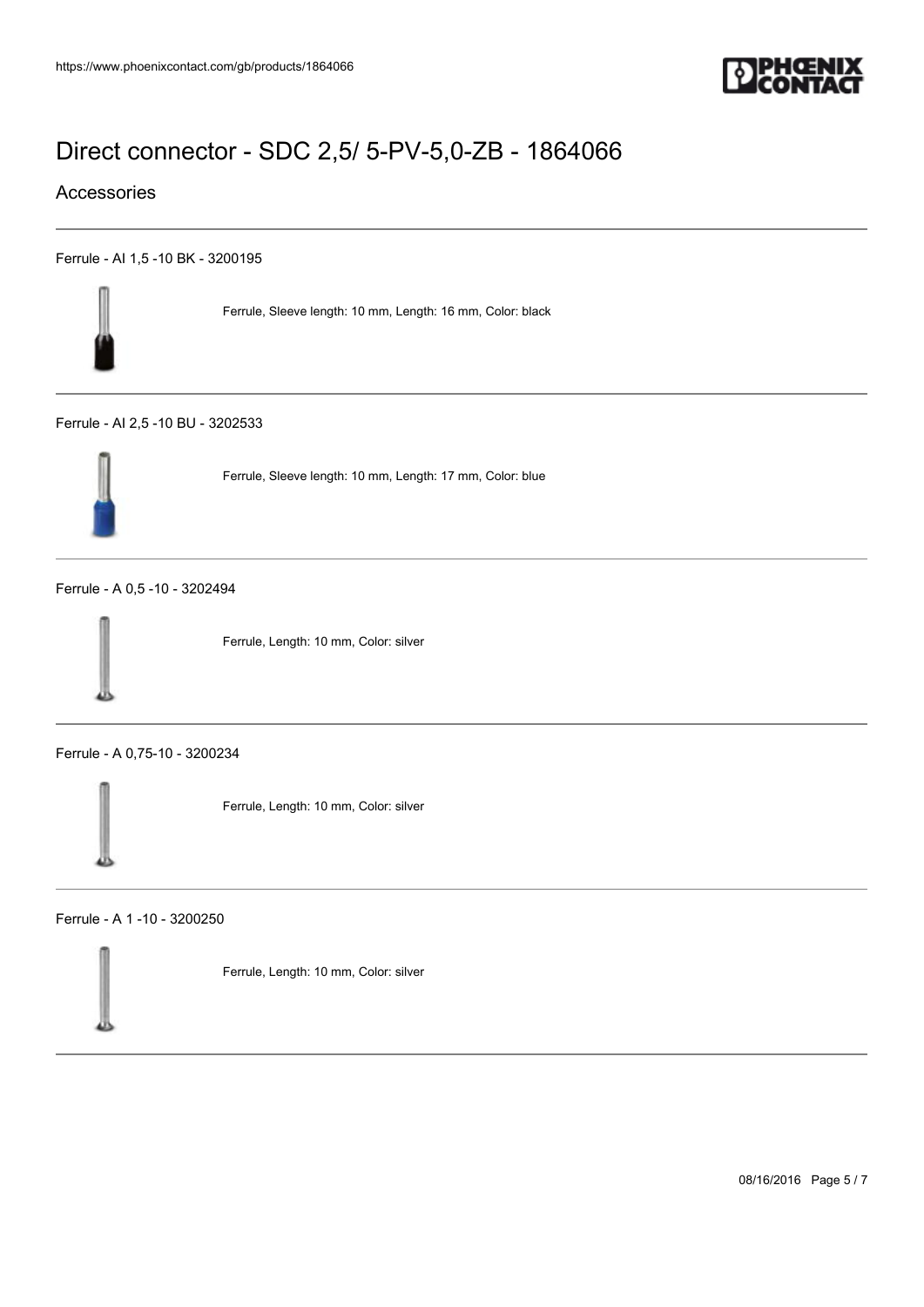

## Accessories

[Ferrule - A 1,5 -10 - 3200276](https://www.phoenixcontact.com/gb/products/3200276)



Ferrule, Length: 10 mm, Color: silver

Crimping tool

[Crimping pliers - CRIMPFOX 6 - 1212034](https://www.phoenixcontact.com/gb/products/1212034)



Crimping pliers, for ferrules without insulating collar according to DIN 46228 Part 1 and ferrules with insulating collar according to DIN 46228 Part 4, 0.25 mm² ... 6.0 mm², lateral entry, trapezoidal crimp

Labeled terminal marker

[Marker card - SK 5/3,8:FORTL.ZAHLEN - 0804183](https://www.phoenixcontact.com/gb/products/0804183)



Marker card, Card, white, labeled, Horizontal: Consecutive numbers 1 - 10, 11 - 20, etc. up to 91 - (99)100, Mounting type: Adhesive, for terminal block width: 5 mm, Lettering field: 5 x 3.8 mm

[Marker card - SK 3,8 REEL P5 WH CUS - 0825124](https://www.phoenixcontact.com/gb/products/0825124)



Marker card, can be ordered: By card, white, labeled according to customer specifications, Mounting type: Adhesive, for terminal block width: 5 mm, Lettering field: continuous x 3.8 mm

Terminal marking

[Marker card - SK U/3,8 WH:UNBEDRUCKT - 0803906](https://www.phoenixcontact.com/gb/products/0803906)



Marker card, Sheet, white, unlabeled, can be labeled with: Plotter, Office printing systems, Mounting type: Adhesive, Lettering field: 186 x 3.8 mm